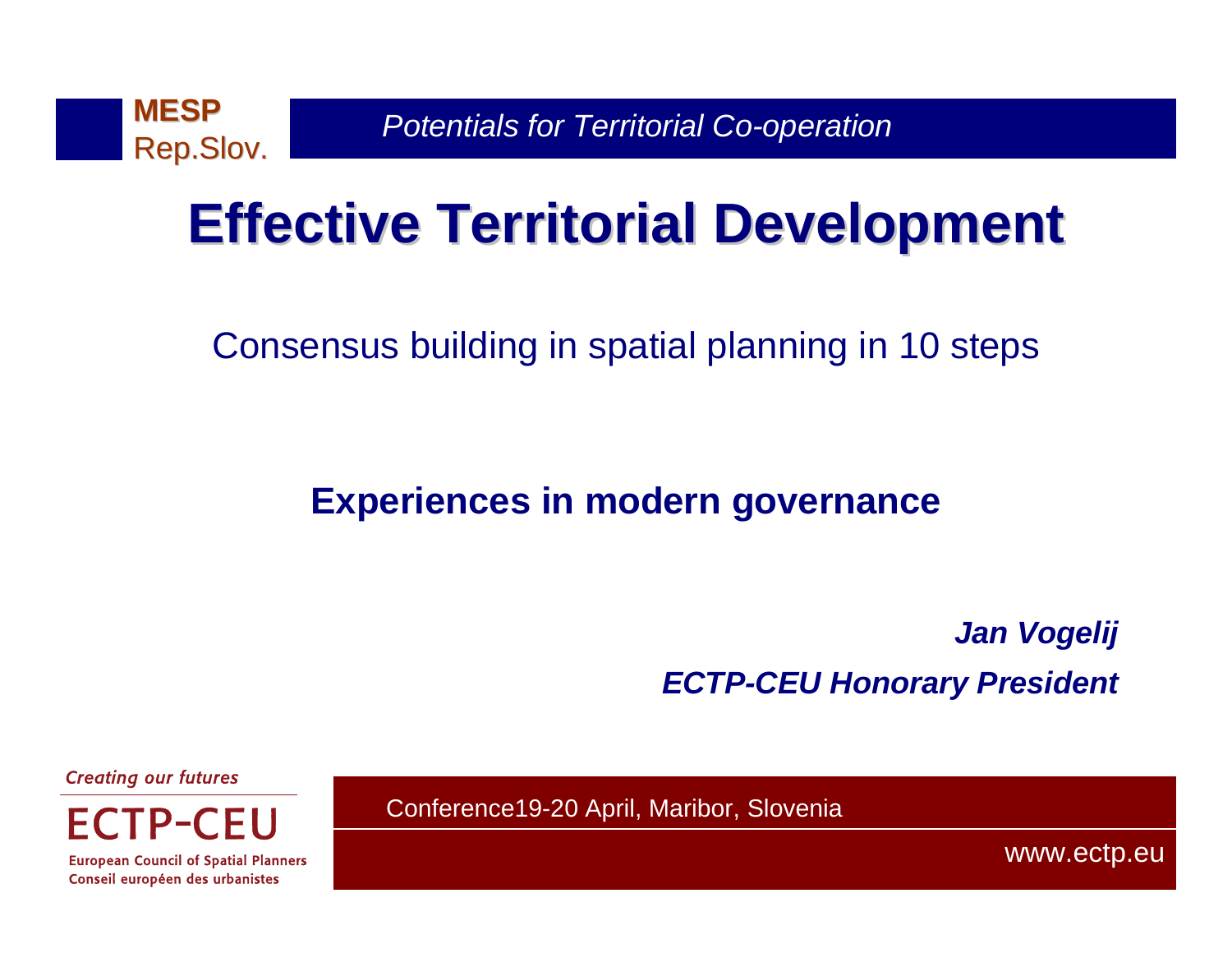### Obstacles for integrative planning

- •National legislation and cultures of governance differ
- •Sector organisation of public bodies and formal approaches
- $\bullet$ Stakeholders' capacity hardly used
- $\bullet$ Distinct assets are not recognised as valuable
- Administrative boundaries seldom fit on issues•
- Planners not trained in modern governance
- •No commonly agreed vision on future

**Creating our futures** 

**European Council of Spatial Planners** 

Conseil européen des urbanistes

Conference19-20 April, Maribor, Slovenia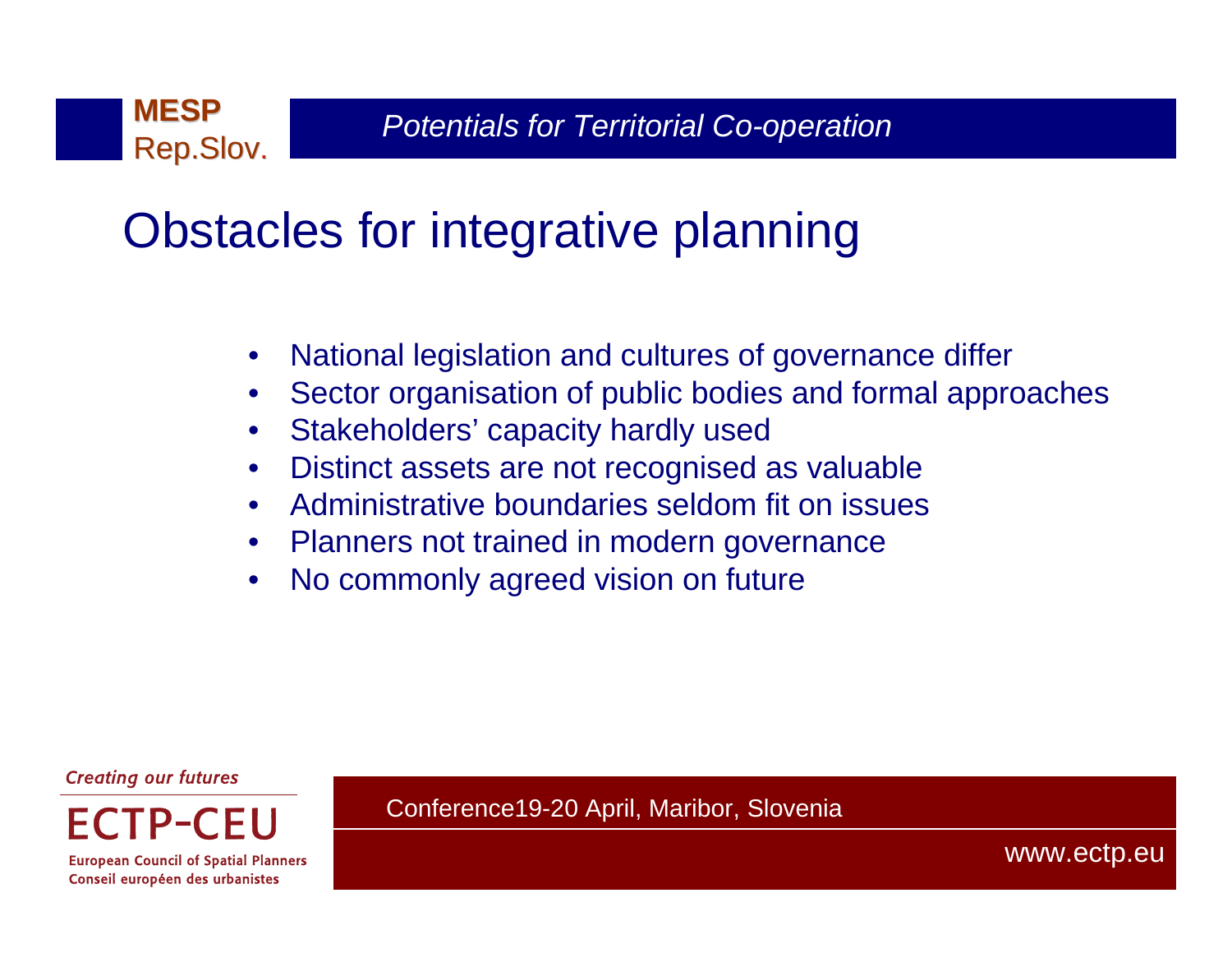

### New approaches needed

- • Overcoming differences in legal systems and governance cultures.
- •How to co-ordinate policy sectors?
- How to cooperate among levels of government? $\bullet$
- $\bullet$ How to identify the relevant territories?
- How to actively involve stakeholders?•
- How to agree on promising opportunities?•
- •How to agree on optimal scenarios?

**Creating our futures** 

**European Council of Spatial Planners** 

Conseil européen des urbanistes

Conference19-20 April, Maribor, Slovenia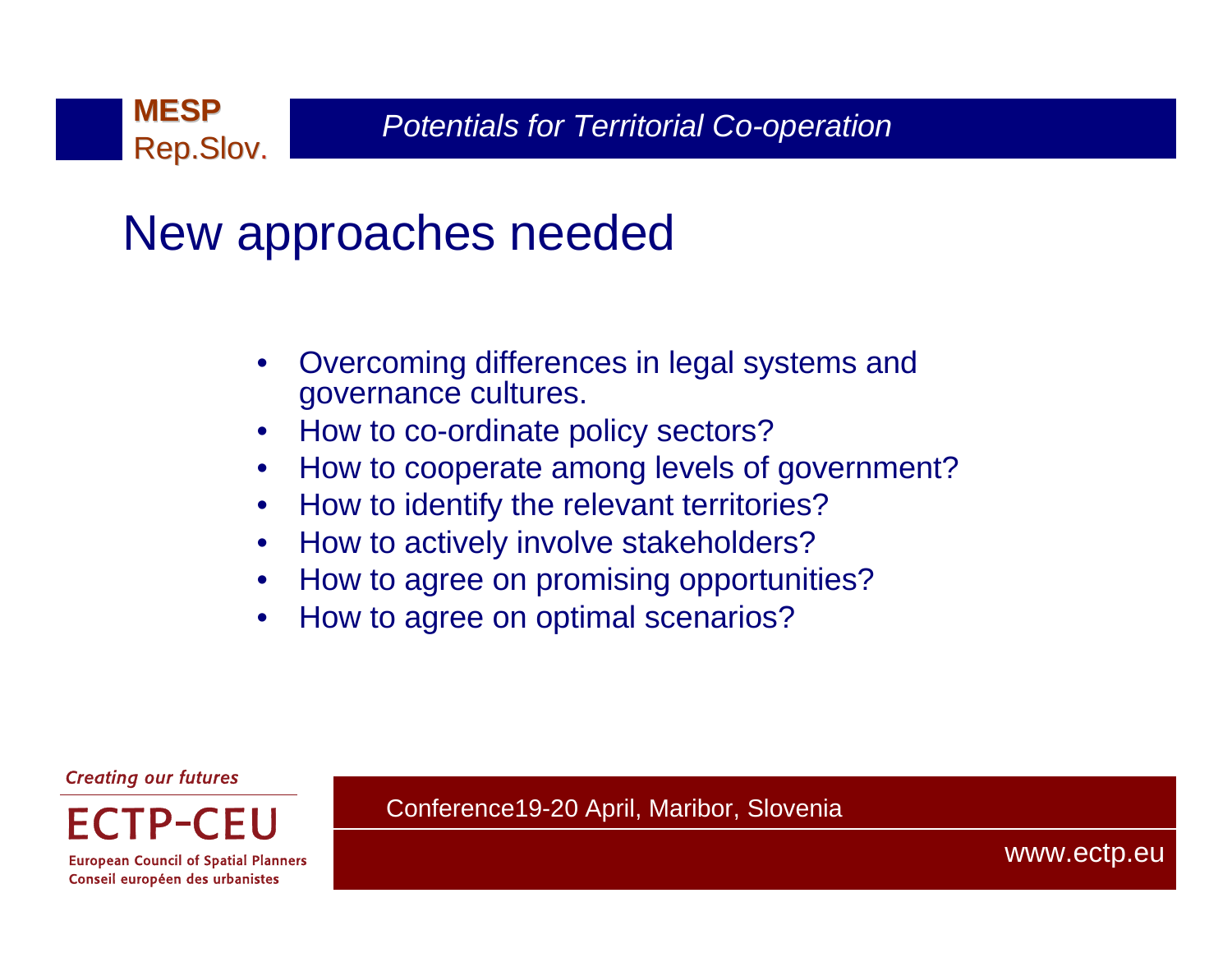



#### **Creating our futures**

**ECTP-CEU** 

**European Council of Spatial Planners** Conseil européen des urbanistes



Different backgrounds Create consensus on commom interestsAgree on a vision for the region's future

Conference19-20 April, Maribor, Slovenia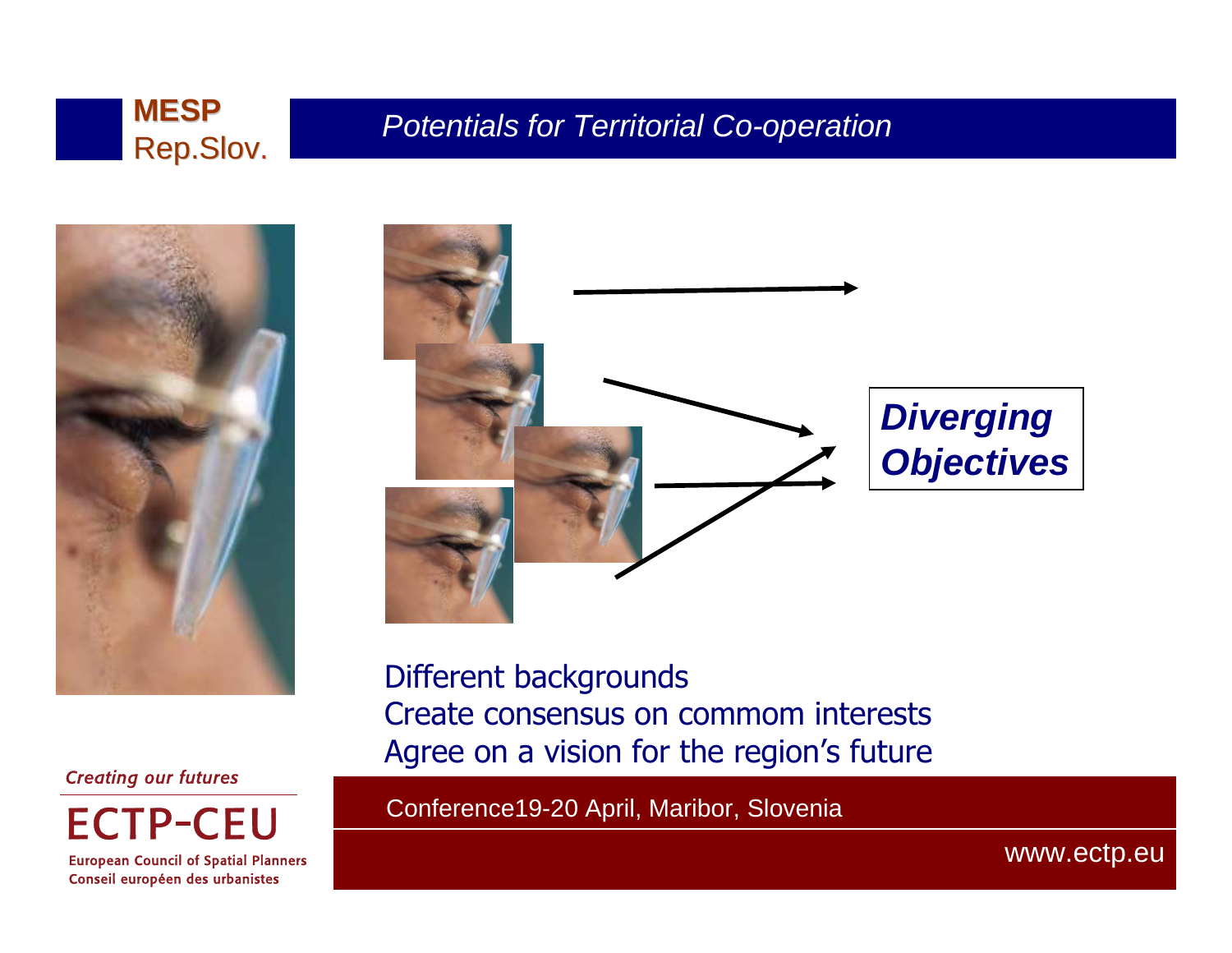

Co-operation to be seen as adressing common interests

Based on:

•Similar Problems: Gain support for

But, competing environment

•Connected Opportunities: Enhance chances for

generic solutions

future development

#### **!Co-operation among Differing Regions is more promising than among Similar Regions!**

**Creating our futures** 

**European Council of Spatial Planners** 

Conseil européen des urbanistes

Conference19-20 April, Maribor, Slovenia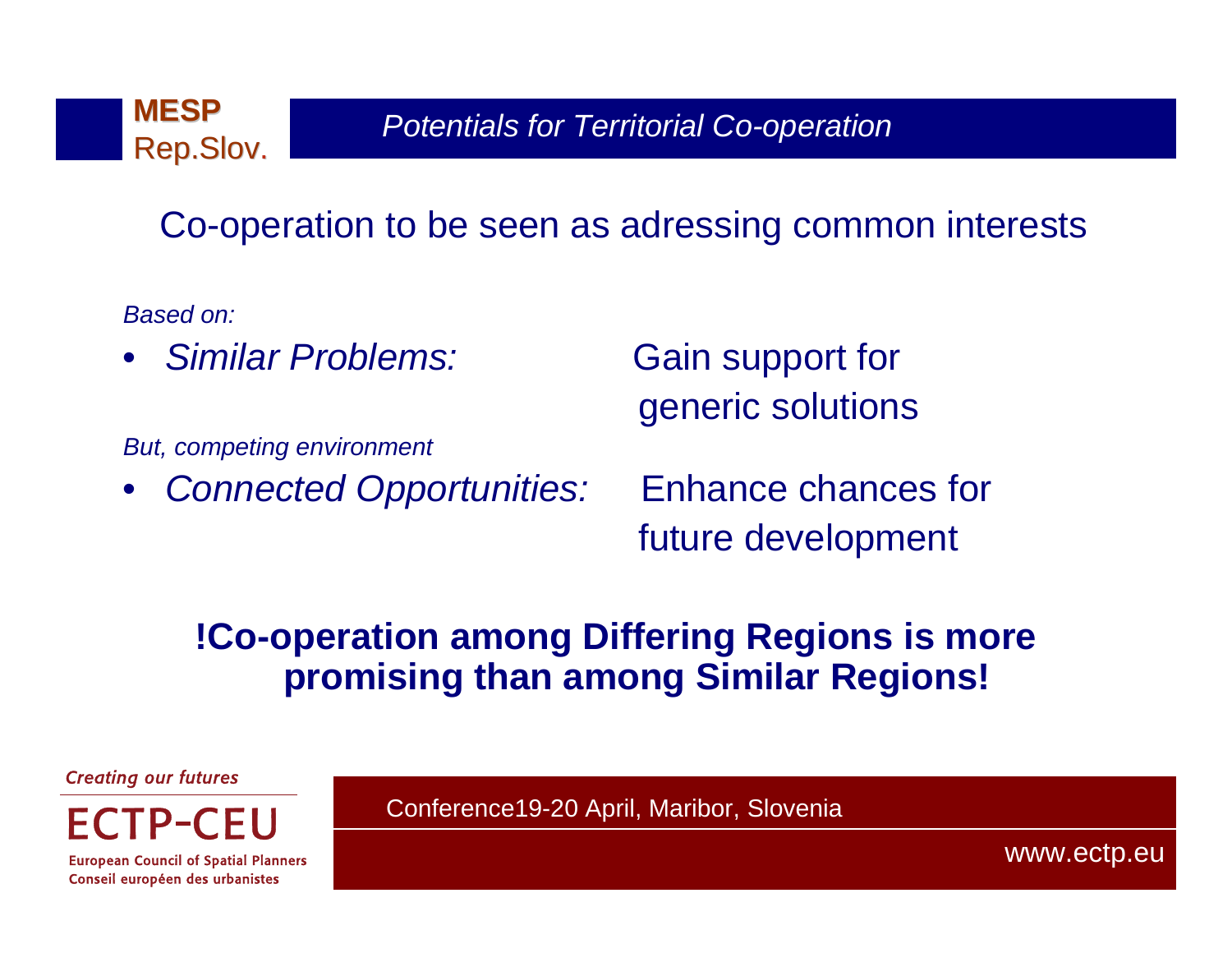

## Step 1 **Initiative**

Anyone can initiate processPlanners should be open for initiativesInvolve responsible politicians

#### Step 2 **Interview stakeholders**

Pre-assess all aspectsIdentify interestsInterview stakeholders

**Creating our futures** 

**European Council of Spatial Planners** 

Conseil européen des urbanistes

Conference19-20 April, Maribor, Slovenia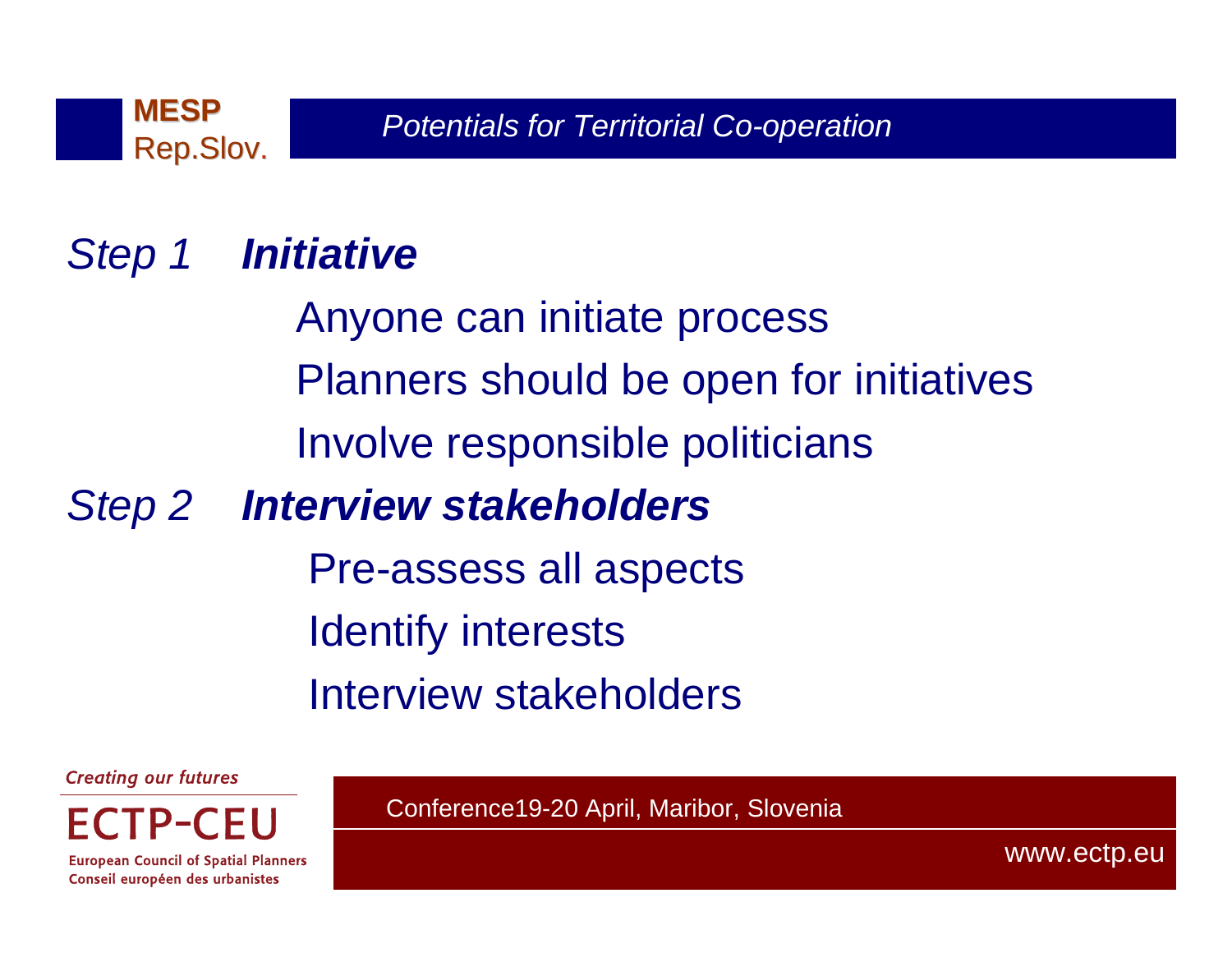

### Step 3 **Define the "region"**Functional relations**Networks** Re-identify stakeholders / invite them

Step 4 **Organise the informal process** Responsibilities for decisions (pp)Different stakeholders in dif. stagesBudgets / time schedules

**Creating our futures** 

**European Council of Spatial Planners** 

Conseil européen des urbanistes

Conference19-20 April, Maribor, Slovenia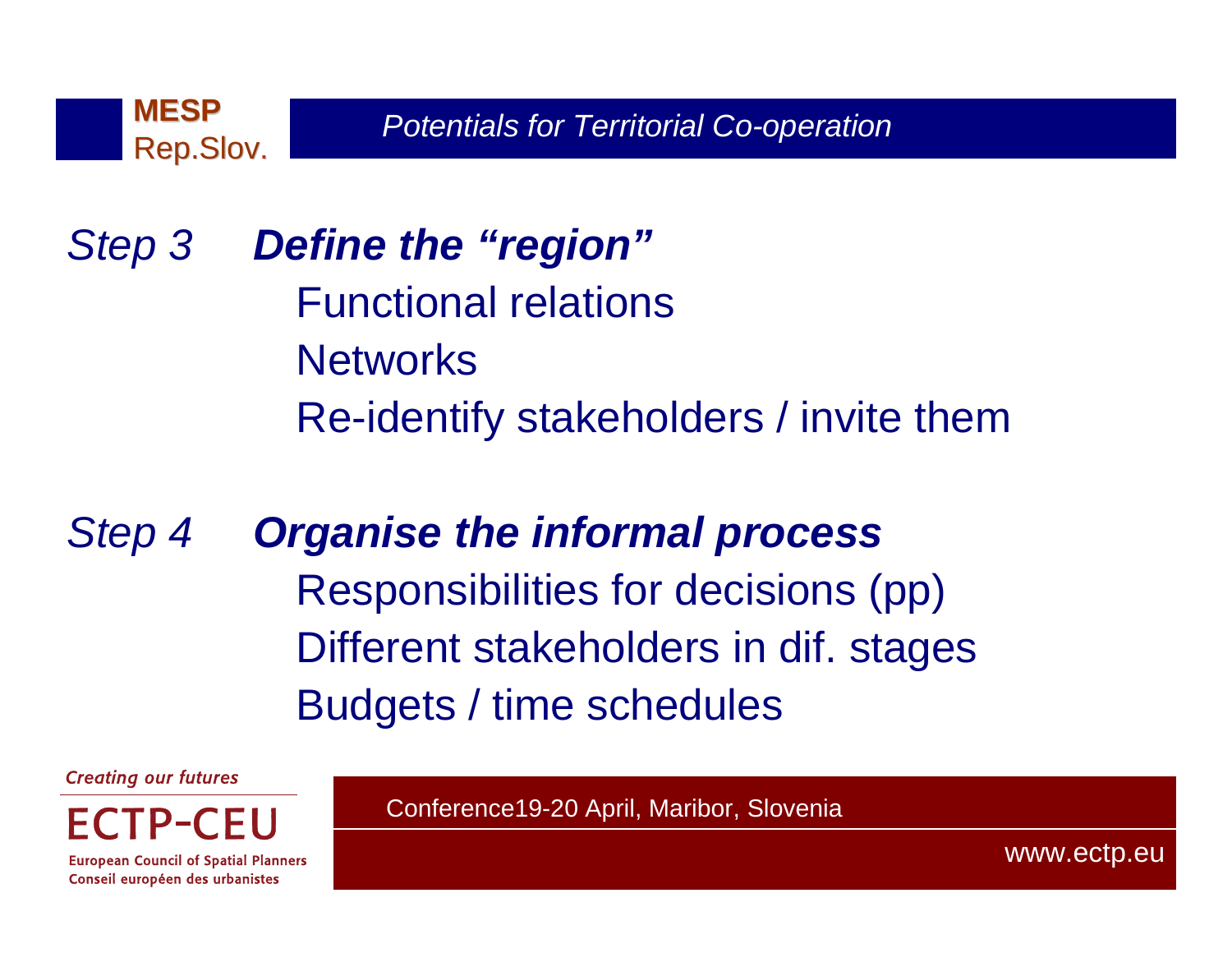

#### Step 5 **SWOT / Benchmark:**

Distinct (Economic / Natural / Cultural) assetsRealistic Positioning Realistic AmbitionsFocus on OpportunitiesStep 6 **Objectives / Criteria:**

Internalise Position / AmbitionsDifferent Objectives not all ConflictingFormulate together criteria

**Creating our futures** 

ECTP-CEU **European Council of Spatial Planners**  Conference19-20 April, Maribor, Slovenia

Conseil européen des urbanistes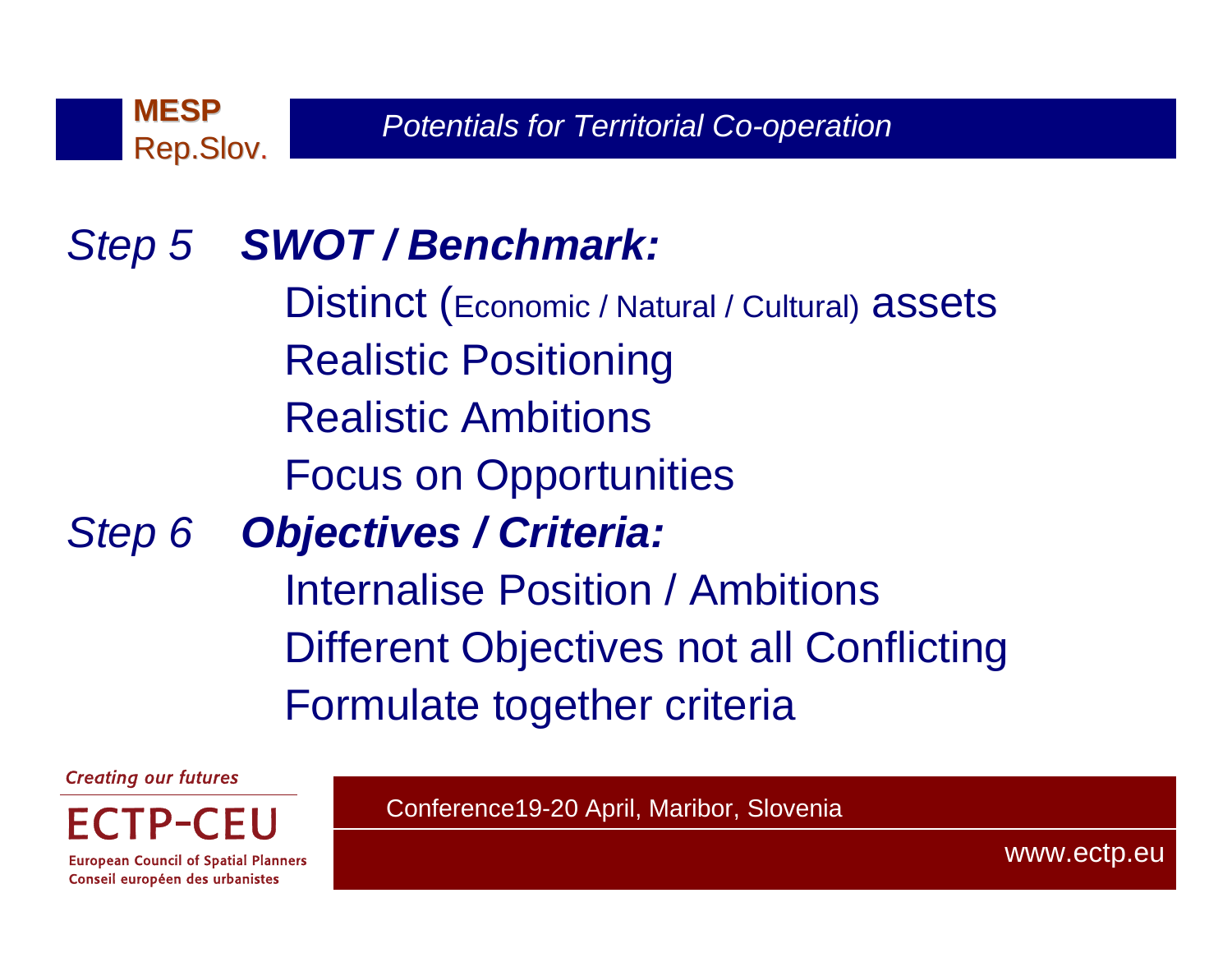

#### Step 7 **Draft Scenario's:**

Possible Futures / Realised Objectives Map Large Structures / Functions Differentiate according to Priorities

Step 8 **Analyse Scenario's:**

Open DiscussionsAdvantages / DisadvantagesScore Criteria / Objectives

**Creating our futures** 

**European Council of Spatial Planners** 

Conseil européen des urbanistes

Conference19-20 April, Maribor, Slovenia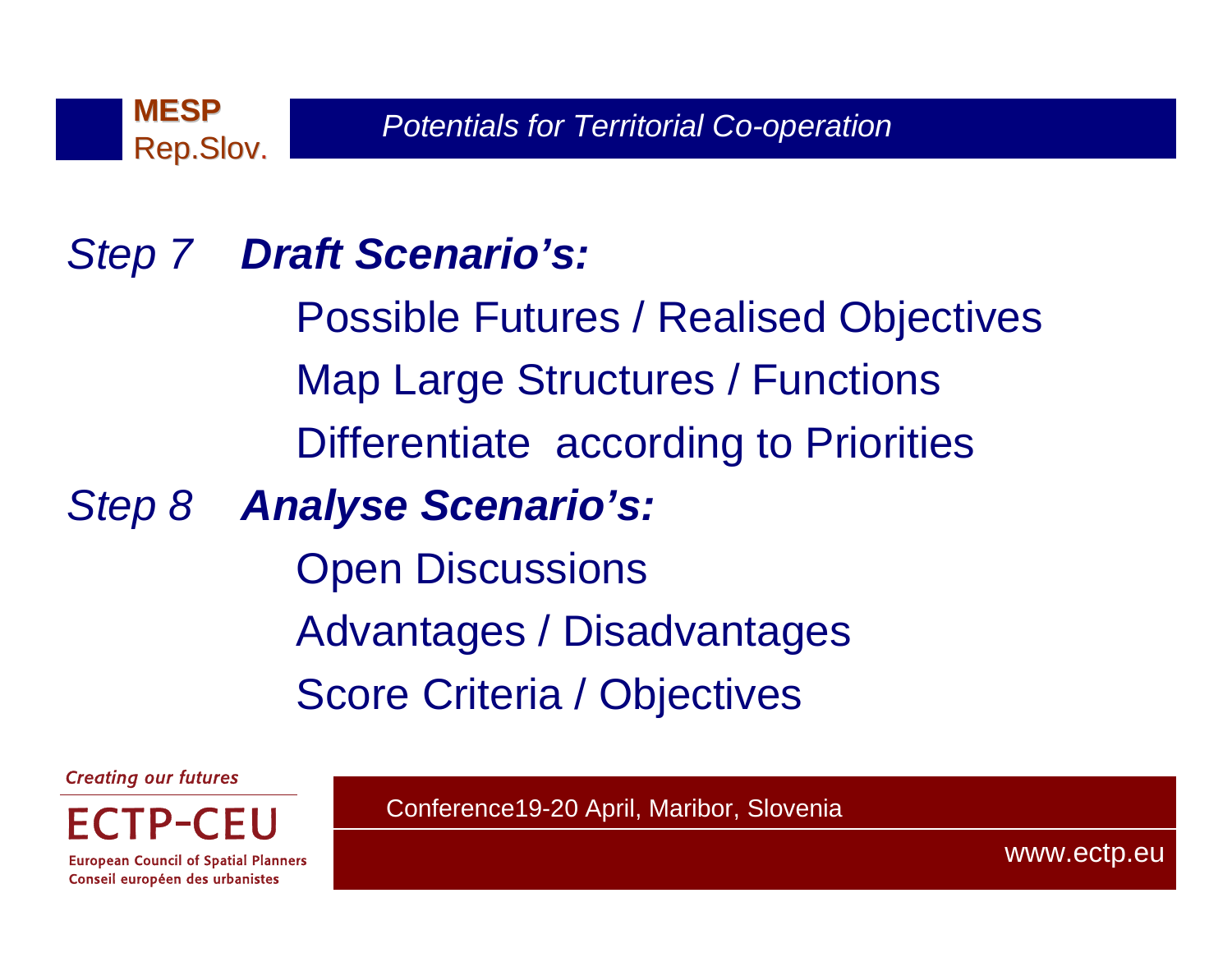

#### Step 9**Optimise Scenario**

 Combine non conflicting solutionsDraft new Scenario (common ownership!)Agree on Vision for Development

Step 10 **Decide / Further Steps** Commit Parties (also previous steps)Adopt in Responsible CouncilsPrepare Legal / Sector Plans

**Creating our futures** 



Conseil européen des urbanistes

Conference19-20 April, Maribor, Slovenia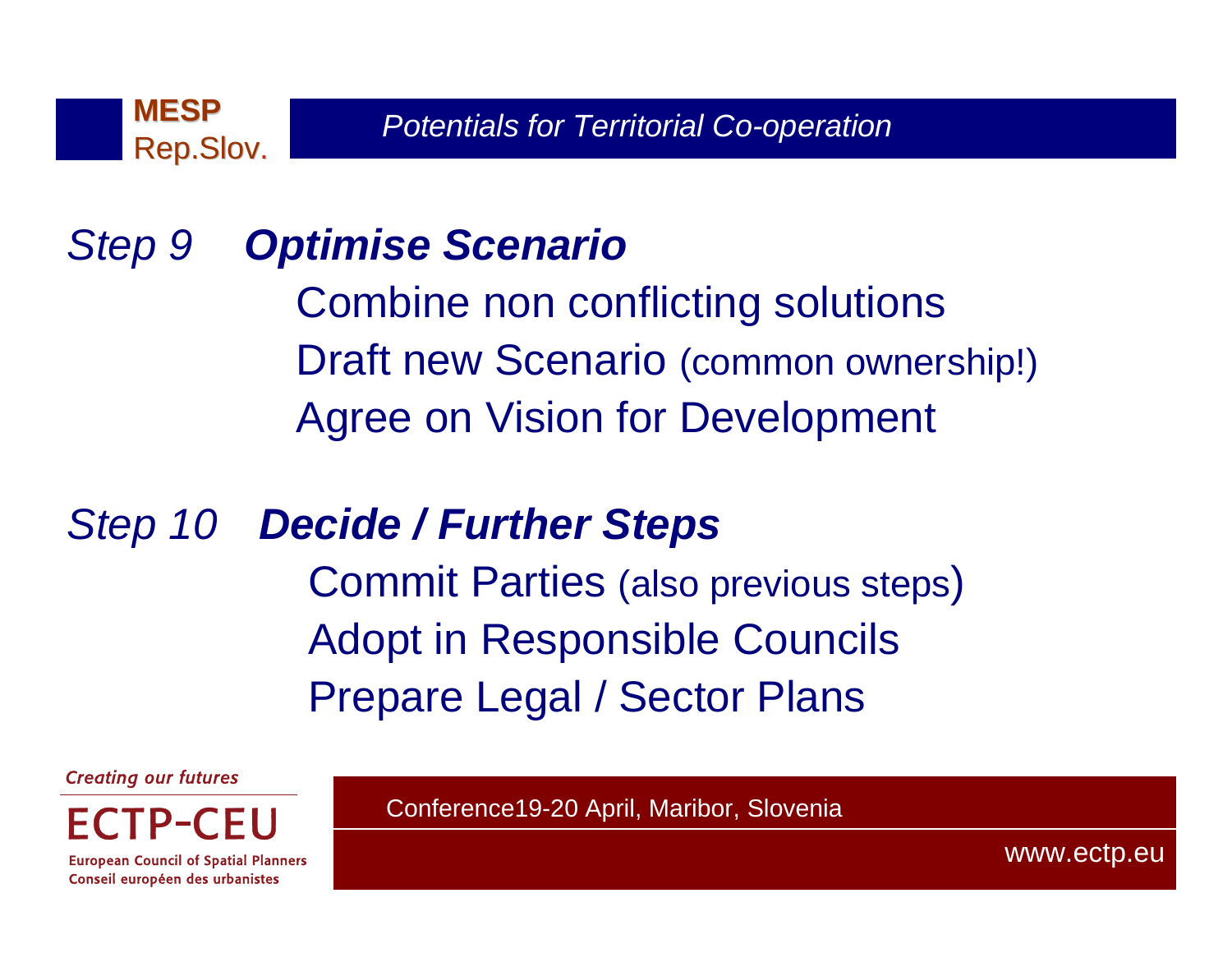#### **Conclusions**:

- • Co-operate on opportunities among **differing** Regions (**similar** regions are **competing**)
- $\bullet$ Do **not** define territory by **administrative** boundaries
- •Aim at creating a **Common Vision** on territory's **future**
- • Organise **Informal Processes** with all relevant public and private parties
- Identify **Endogenous (**economic/cultural/natura**l) assets** by SWOT / benchmark and interviews(**Fresh Views!** By involving foreign experts)
- •Analyse **SWOT** by stakeholders **themselves**

**Creating our futures** 

Conference19-20 April, Maribor, Slovenia

**European Council of Spatial Planners** Conseil européen des urbanistes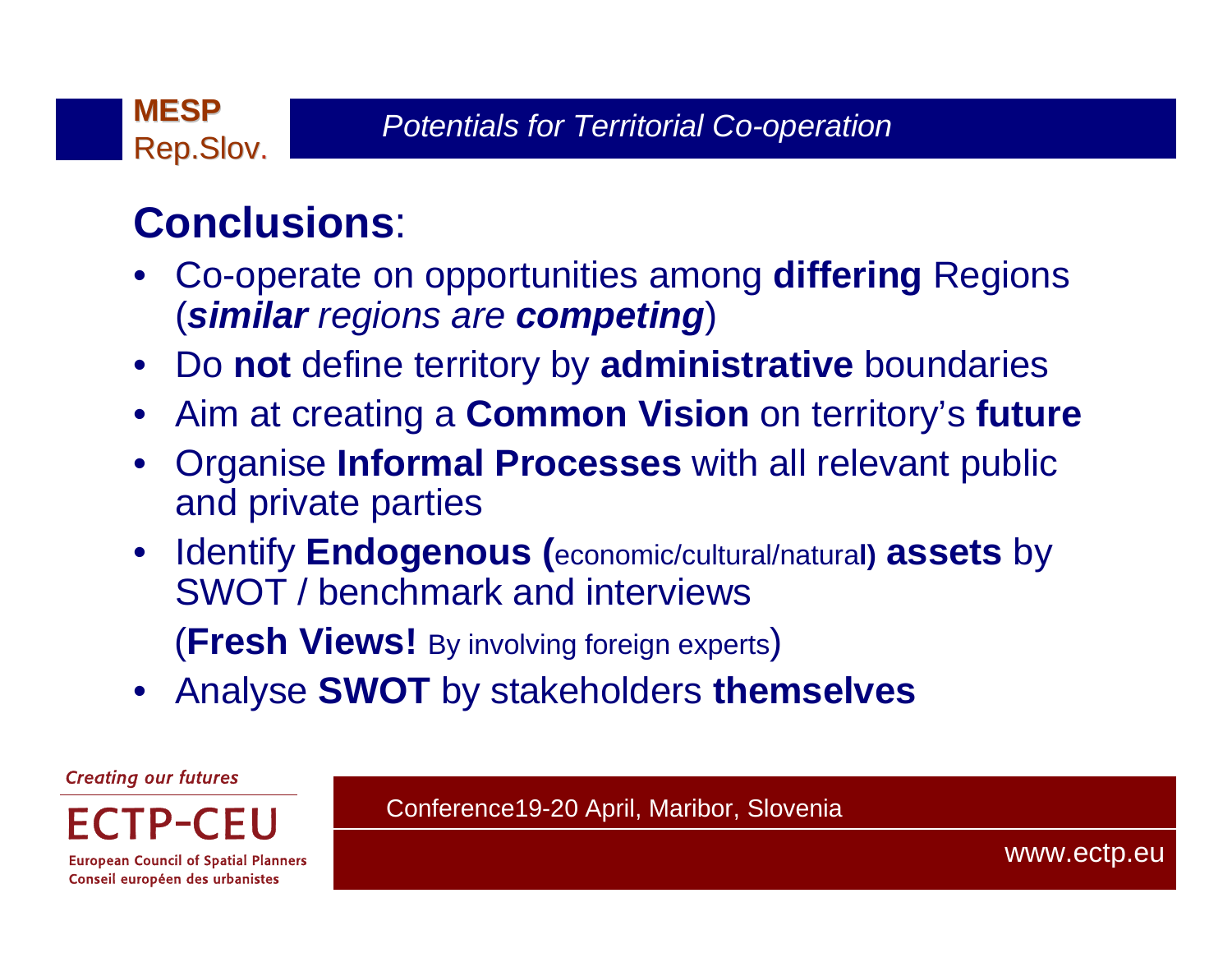

#### **But Also:**

- $\bullet$ **Communicate** all steps to the public
- •Commit **stakeholders** during the process
- $\bullet$ Keep other **public bodies informed**
- $\bullet$ **Monitor** the process results
- **Translate** (in a flexible way) the achievements into sector and regulative plans

Conference19-20 April, Maribor, Slovenia

**Creating our futures** 

**European Council of Spatial Planners** 

Conseil européen des urbanistes